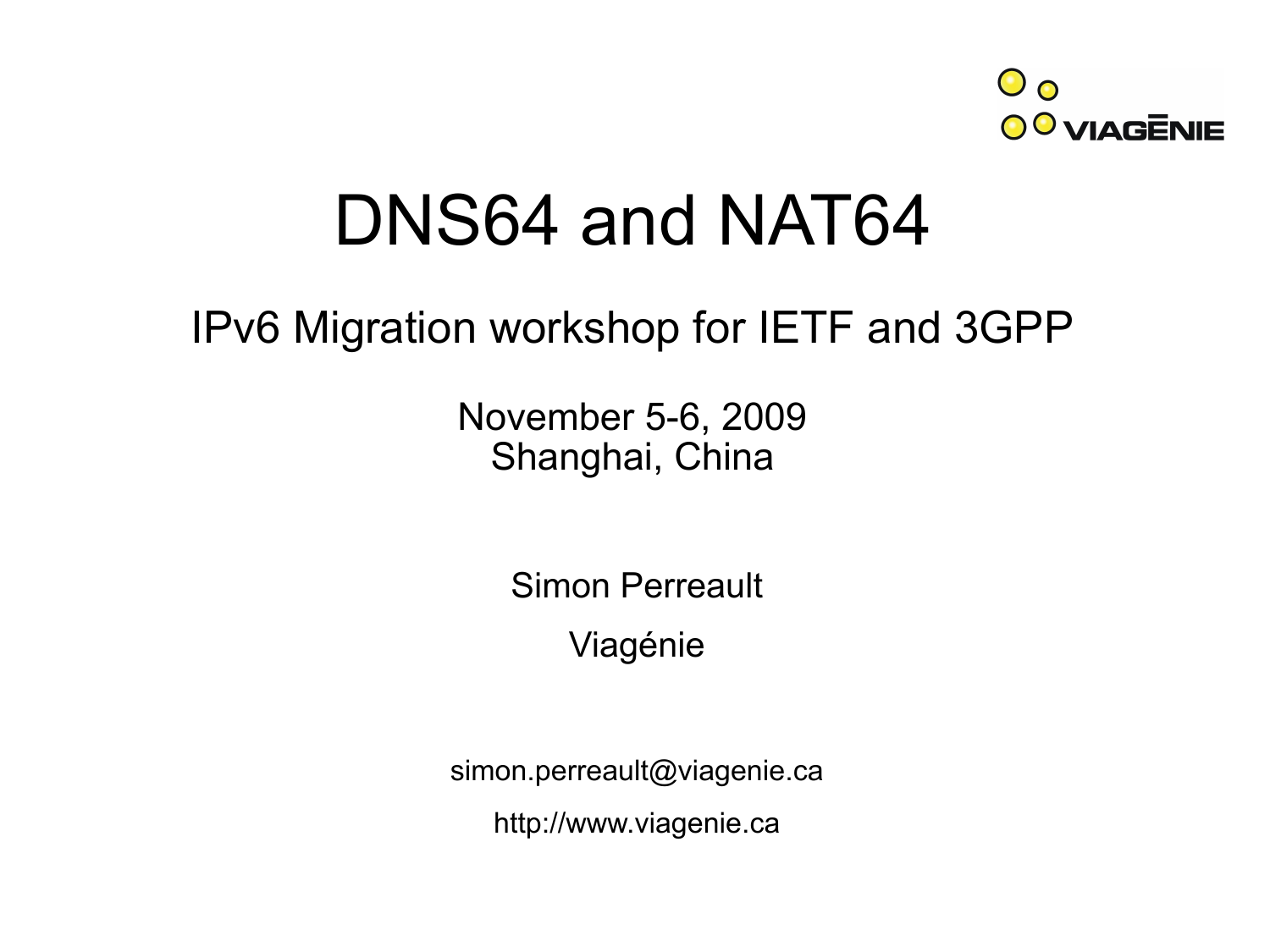### **Credentials**



- Participation in the IETF BEHAVE WG
	- NAT traversal
		- Author of a STUN and TURN server (numb.viagenie.ca)
		- Editor of TURN-IPv6, TURN-TCP, ICE-TCP
	- IPv6 transition (== NAT removal?)
		- Author of three implementations of DNS64.
		- Working on three implementations of NAT64.
- Co-ported the Asterisk open-source PBX to IPv6.
- Ported the FreeSWITCH open-source PBX to IPv6.
- Consulting in IP networking at Viagénie in Québec, Canada.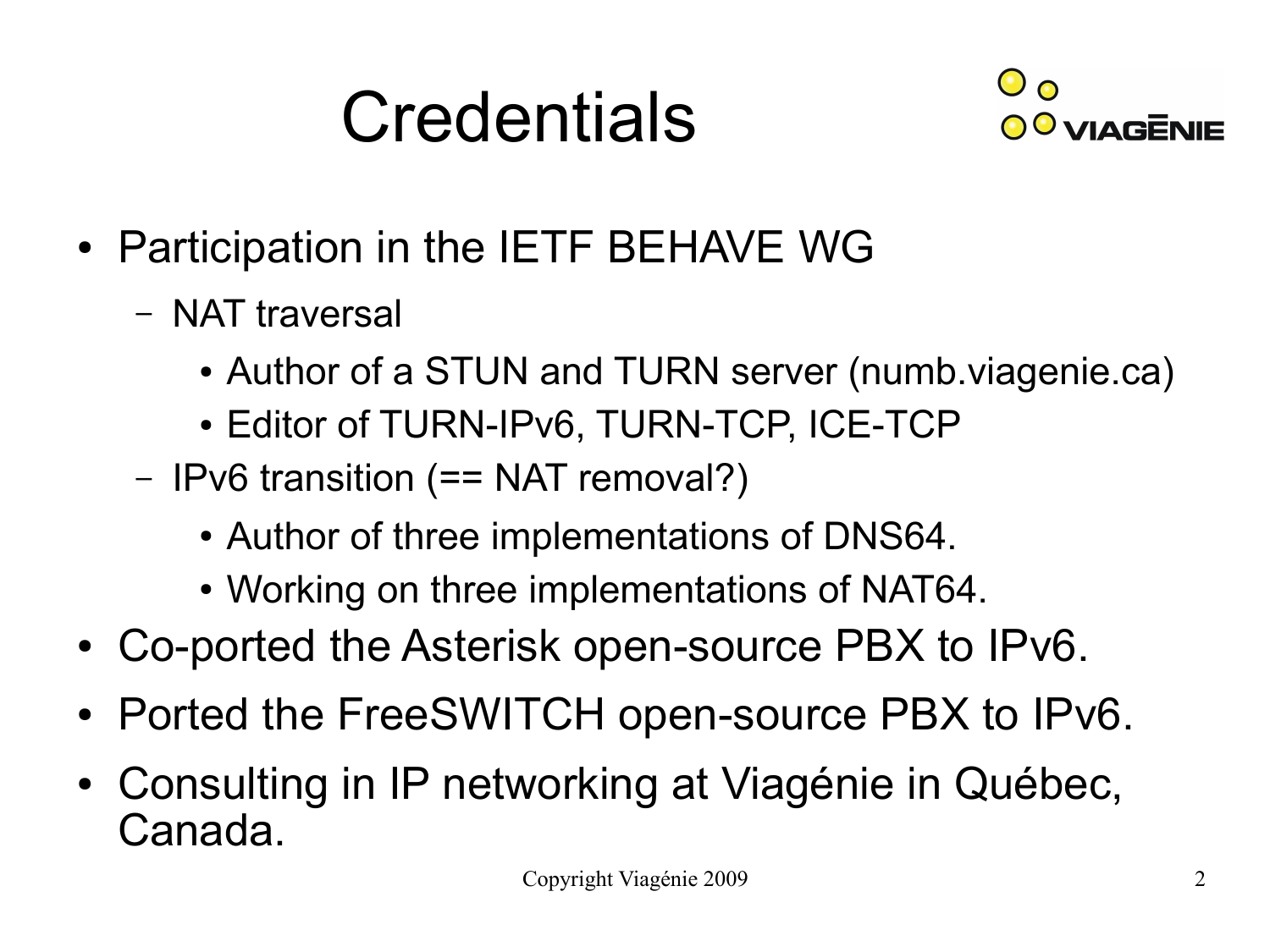#### Plan



- Tell me again: Why was NAT-PT deprecated?
- How are DNS64/NAT64 different?
- What about the other IPv6 transition technologies?
- ALGs: Do we really need them?
- How to deploy and scale?
- Our open-source DNS64/NAT64 implementations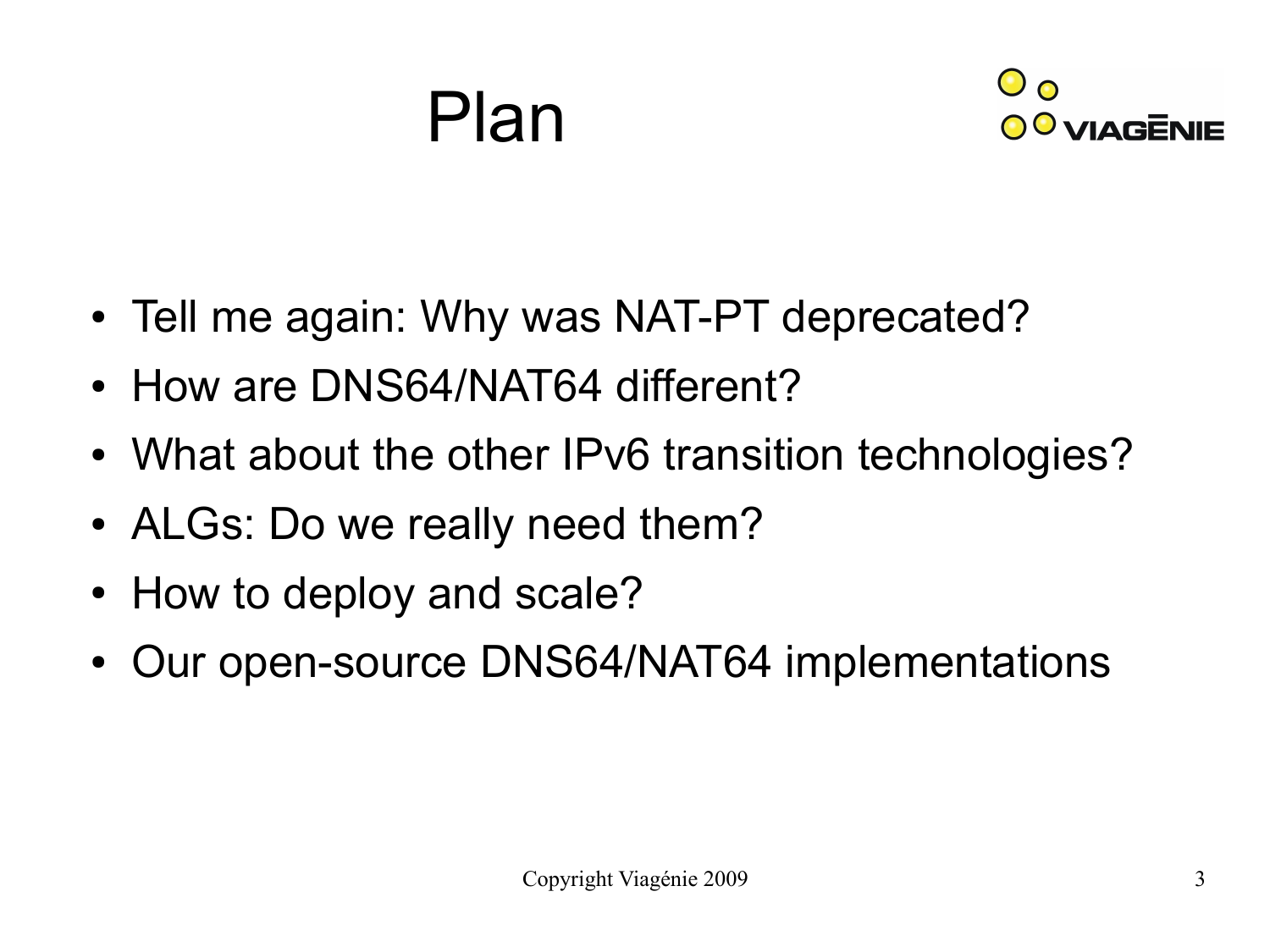# Deprecation of NAT-PT



- Described in [RFC4996].
- Issues with NAT-PT that do not apply to NAT64:
	- The NAT-PT box has to be the default router to snoop DNS queries.
	- For dual-stack hosts, the NAT-PT DNS-ALG returns both native and translated IPv6 addresses.
	- The NAT-PT DNS-ALG erroneously translates responses to DNS A queries from IPv6 network (and vice-versa).
	- One NAT binding is created per converted DNS RR, which may be more than needed.
	- NAT-PT is fully incompatible with DNSSEC.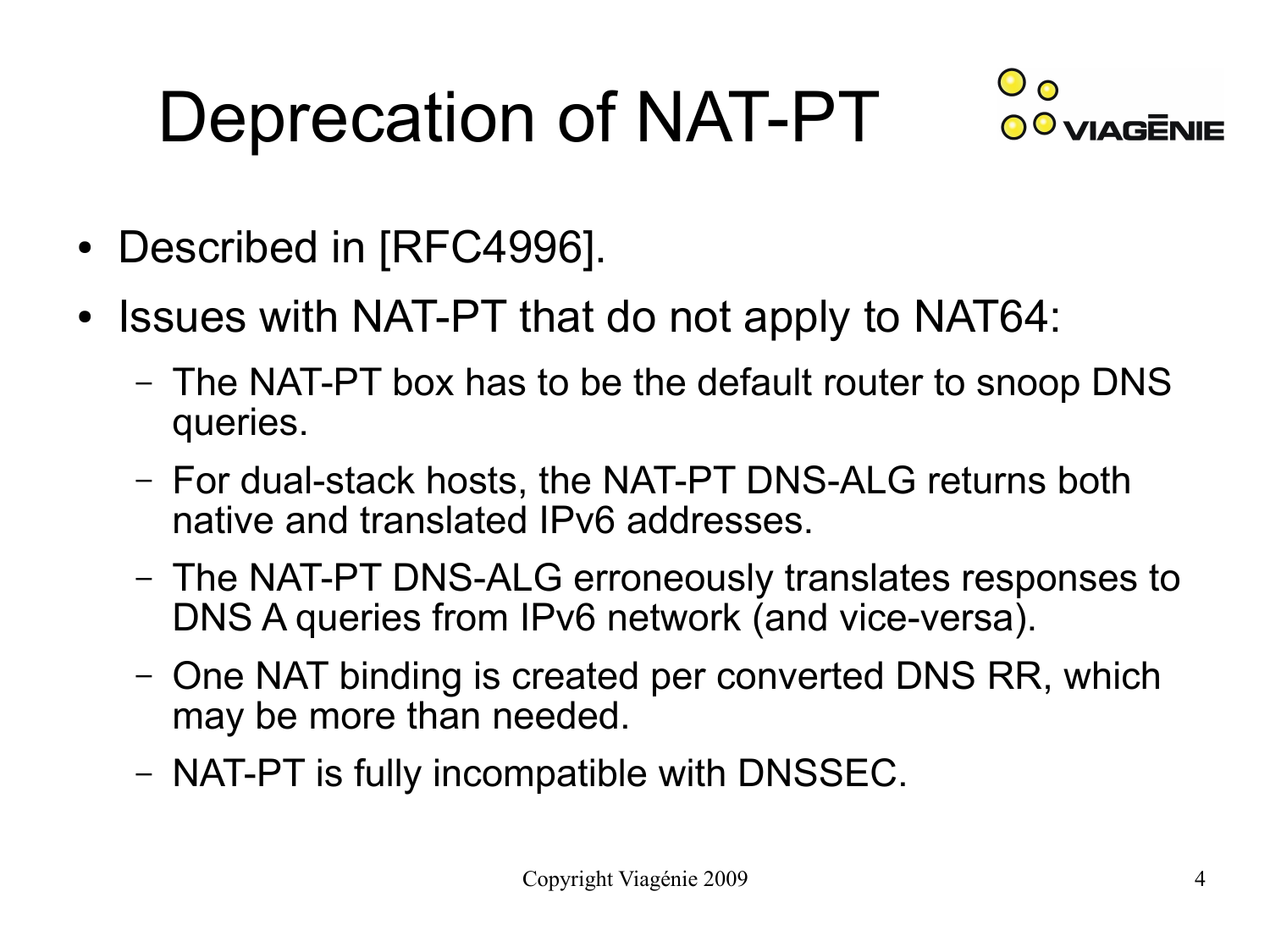### NAT-PT for 3GPP



#### $\cdot$  From RFC4215:

Appendix A - On the Use of Generic Translators in the 3GPP Networks

[...]

 To minimize the problems associated with NAPT-PT, the following actions can be recommended:

- 1. Separate the DNS ALG from the NAPT-PT node (in the "IPv6 to IPv4" case).
- 2. Ensure (if possible) that NAPT-PT does not become a single point of failure.
- 3. Allow for load sharing between different translators. That is, it should be possible for different connections to go through different translators. Note that load sharing alone does not prevent NAPT-PT from becoming a single point of failure.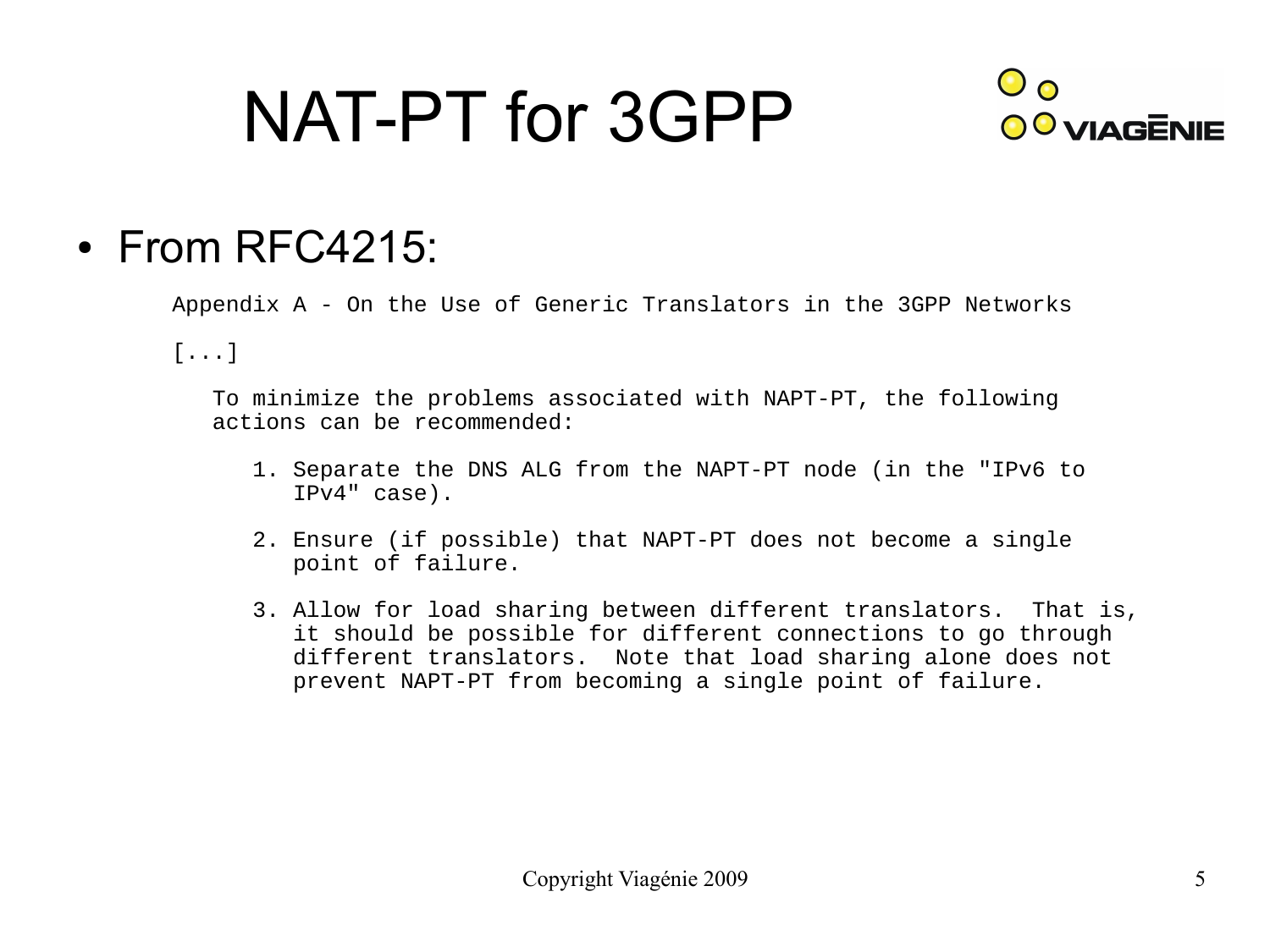## DNS64 and NAT64



- DNS-ALG and translation functions are now separate.
- DNS64 is designed with DNSSEC in mind.
- NAT64 only deals with connections initiated from IPv6 to IPv4.
	- Constraining the problem space generally results in simpler, cleaner, more robust and scalable solutions.
- NAT64 doesn't need to be the default router.
- NAT64 benefits from better knowledge of NAT.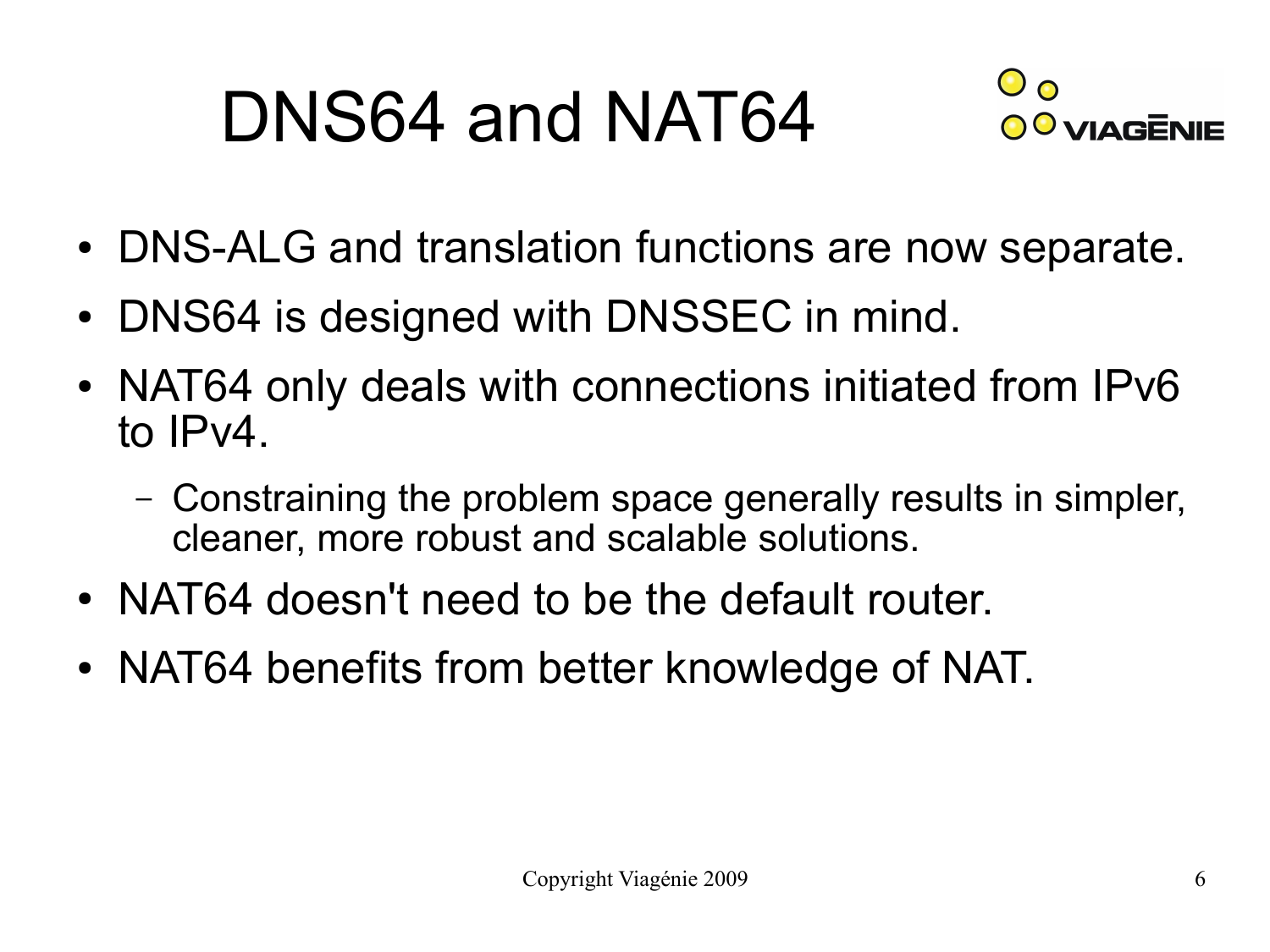# IPv6 network to IPv4 Internet **Compagement**

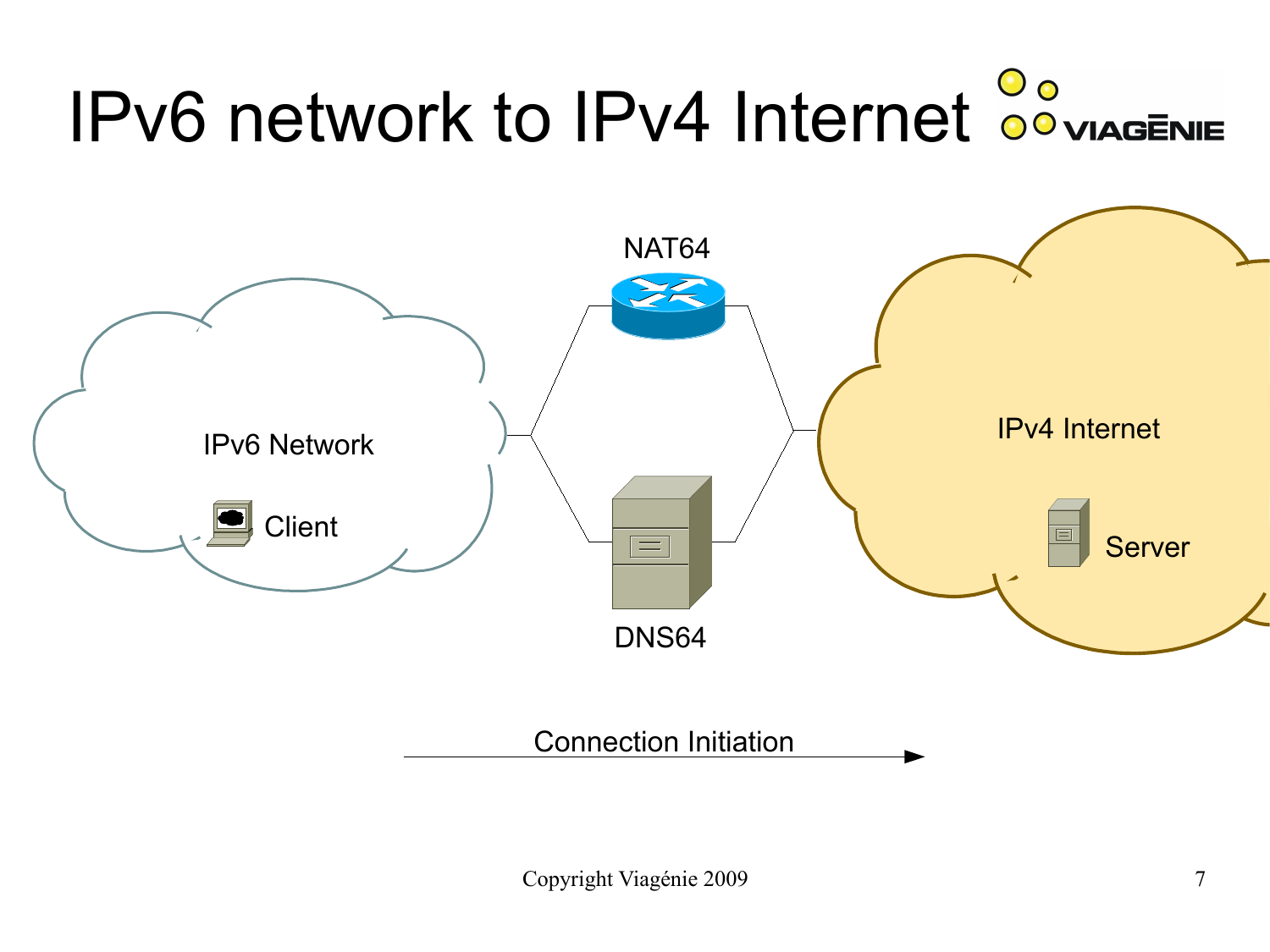## Example



- IPv6 network  $\rightarrow$  2001:db8::/64
- NAT64  $\rightarrow$  2001:db8::1
- DNS64  $\rightarrow$  2001:db8::2
- NAT64 public IPv4 pool  $\rightarrow$  192.0.2.0/24
- Pref64::/n  $\rightarrow$  2001:db8:8000::/96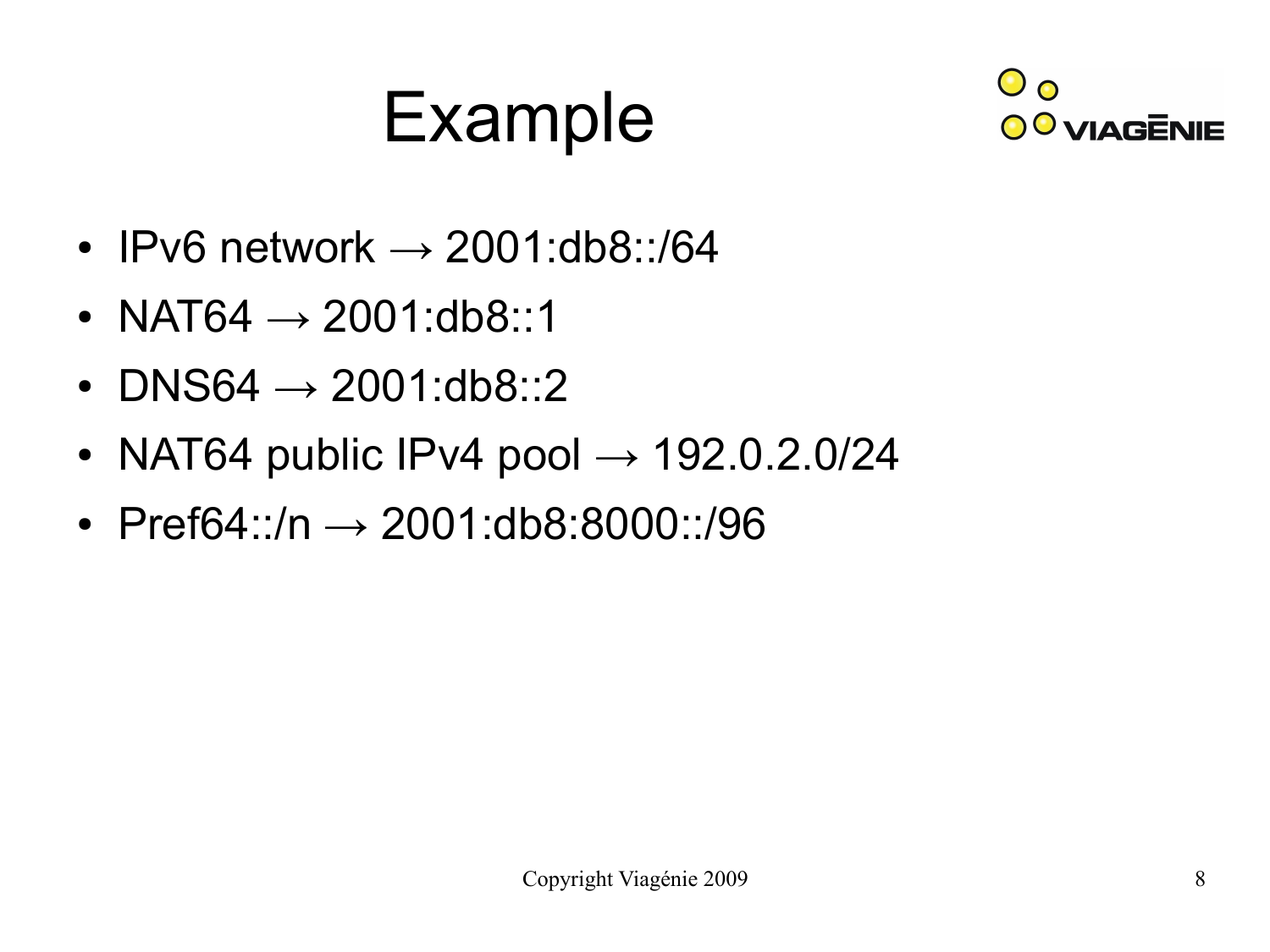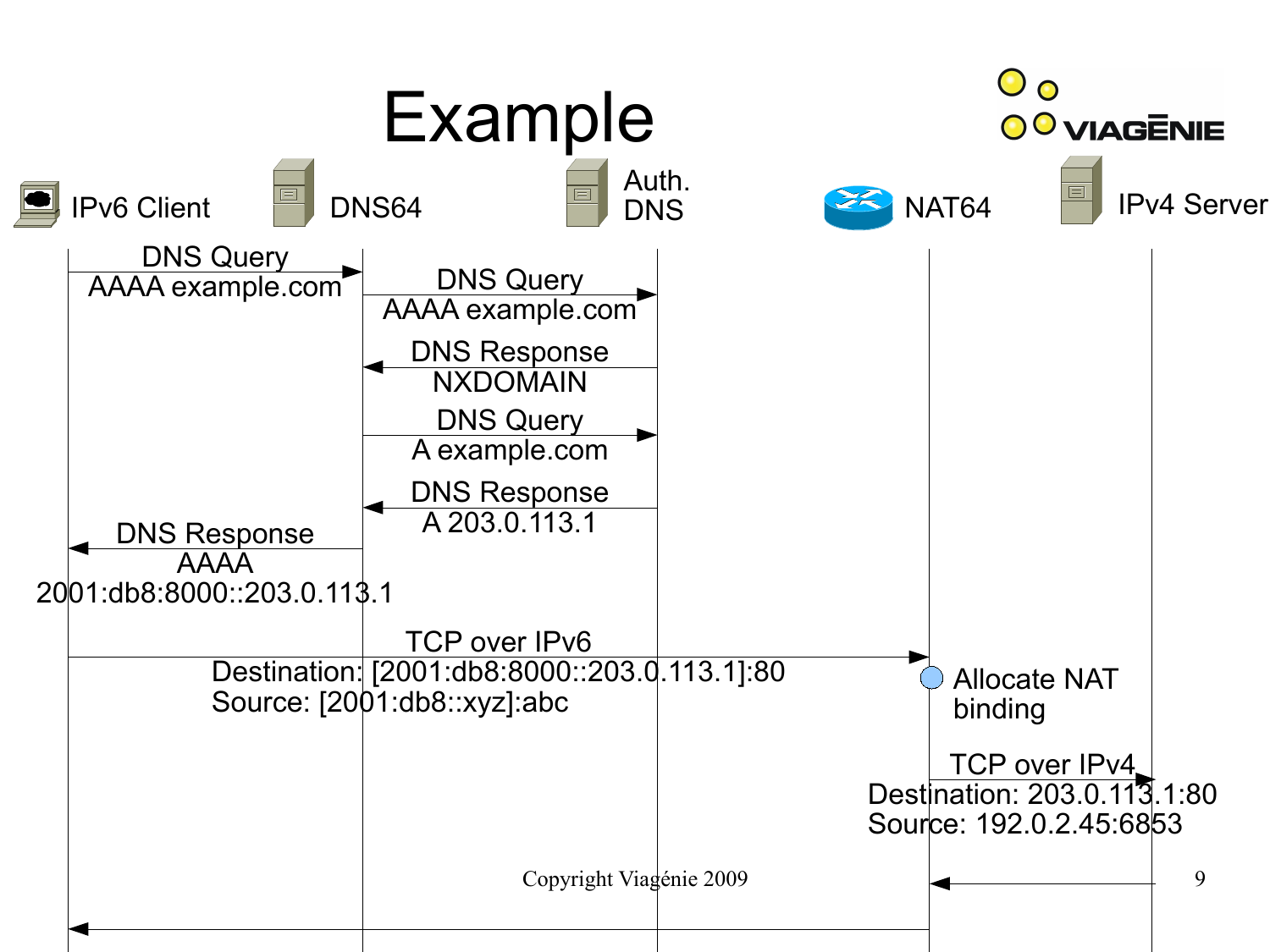# IPv6 Internet to IPv4 network **Compagement**

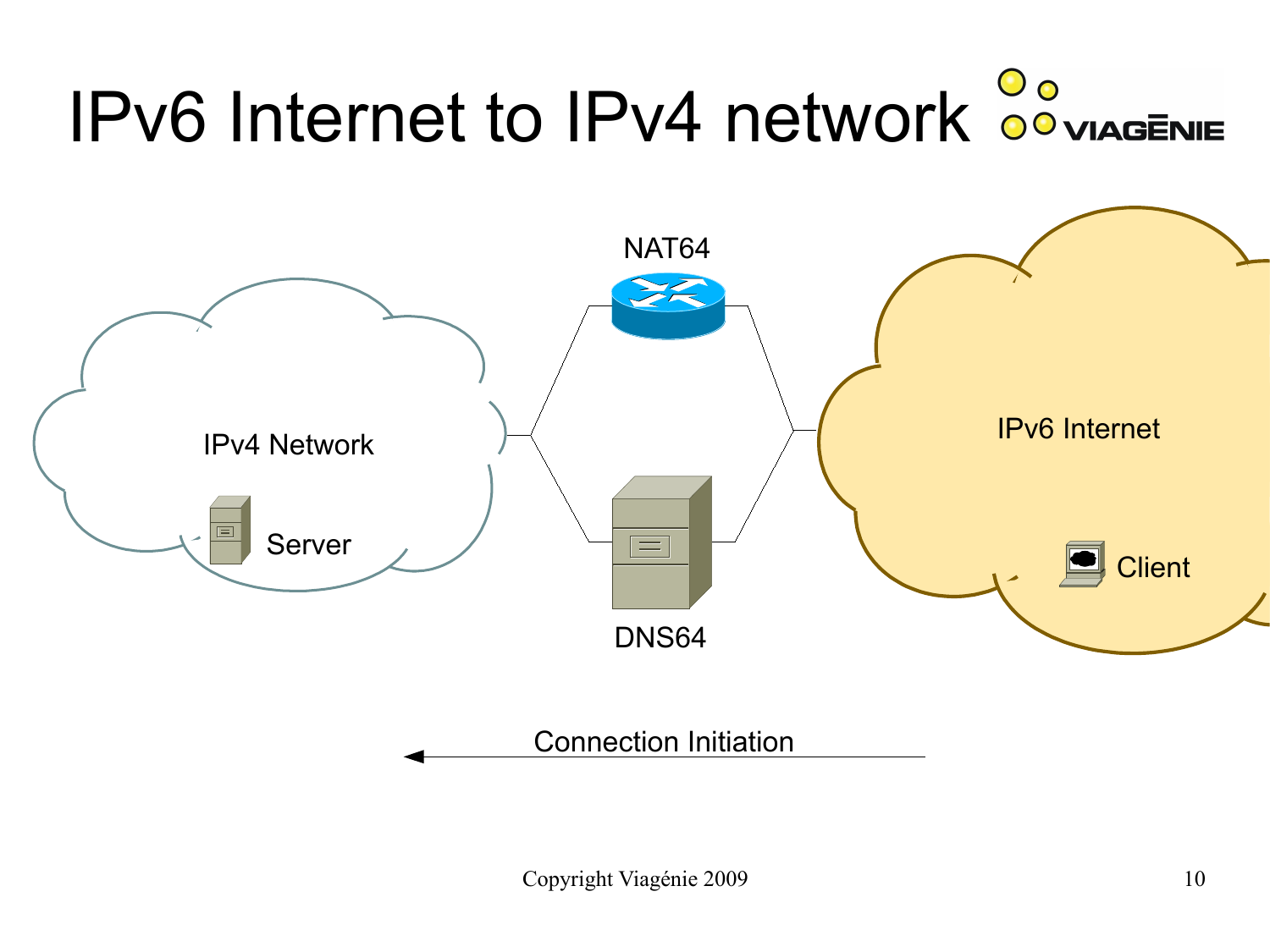#### NAT64 uses the least amount of evil possible



- Builds upon years of work on IPv4 NATs by BEHAVE working group.
	- [RFC4787], [RFC5382], [RFC5508], [RFC5389], and others
- NAT mapping behavior is endpoint-independent.
- NAT filtering is optional.
	- If enabled, behavior is address-dependent.
- TCP simultaneous-open works.
- Hairpinning works.
- Result: NAT traversal works (e.g. SIP with ICE)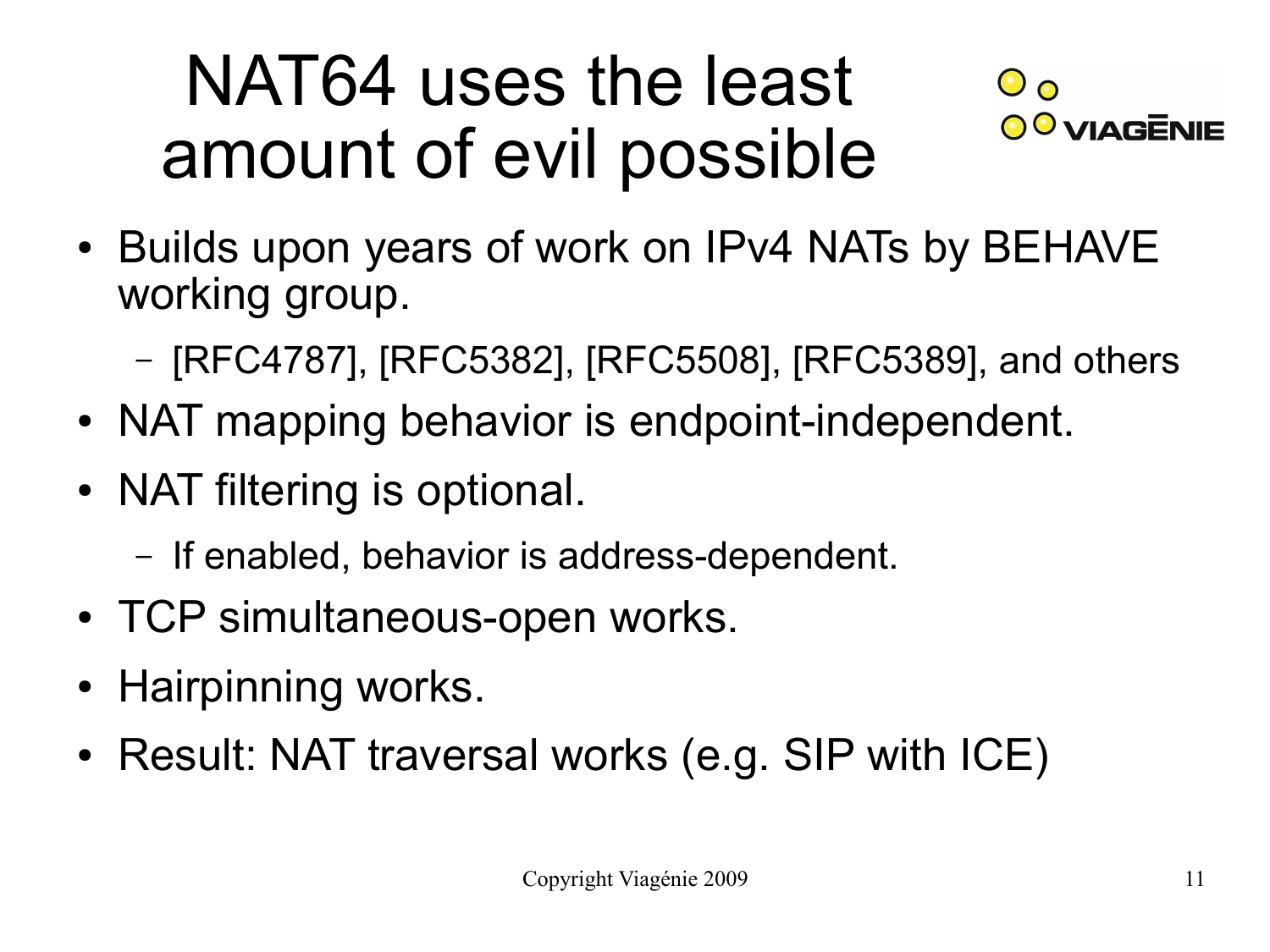### NAT64 vs. others



- PNAT [draft-huang-behave-pnat]
	- Not in conflict with NAT64.
	- PNAT is a bump-in-the-stack technology to enable IPv4 applications to use IPv6 network for communication.
	- There needs to be a NAT64 in the network (modified a little).
	- PNAT performs DNS64 in the host.

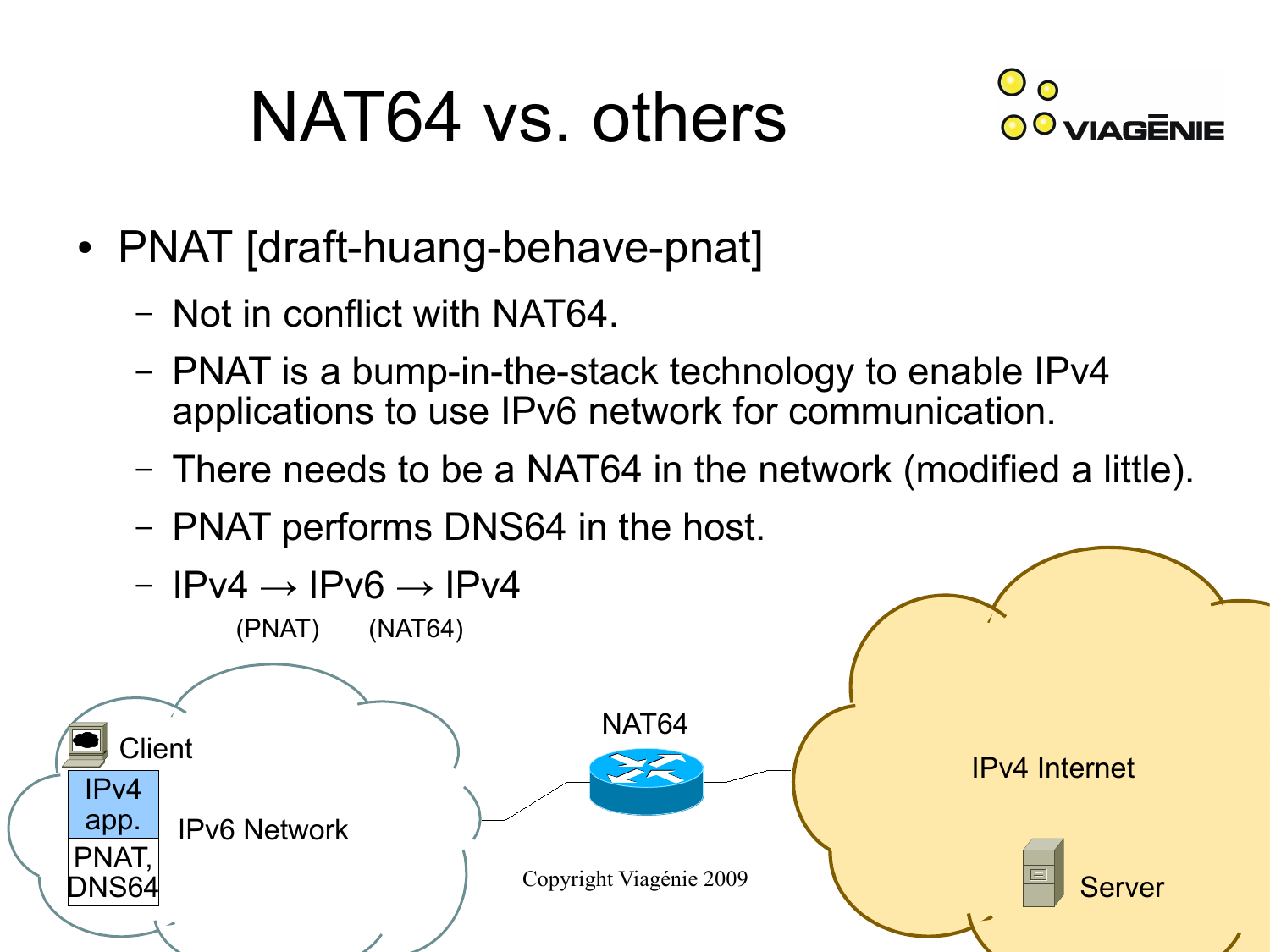### NAT64 vs. others



- IVI [draft-xli-behave-ivi]
	- Not in conflict with NAT64.
	- Constraint: IPv4 public address pool big enough to assign one IPv4 address to each IPv6-only client.
	- Stateless.
	- Double IVI: Support IPv4 applications on IPv6-connected client (like PNAT).

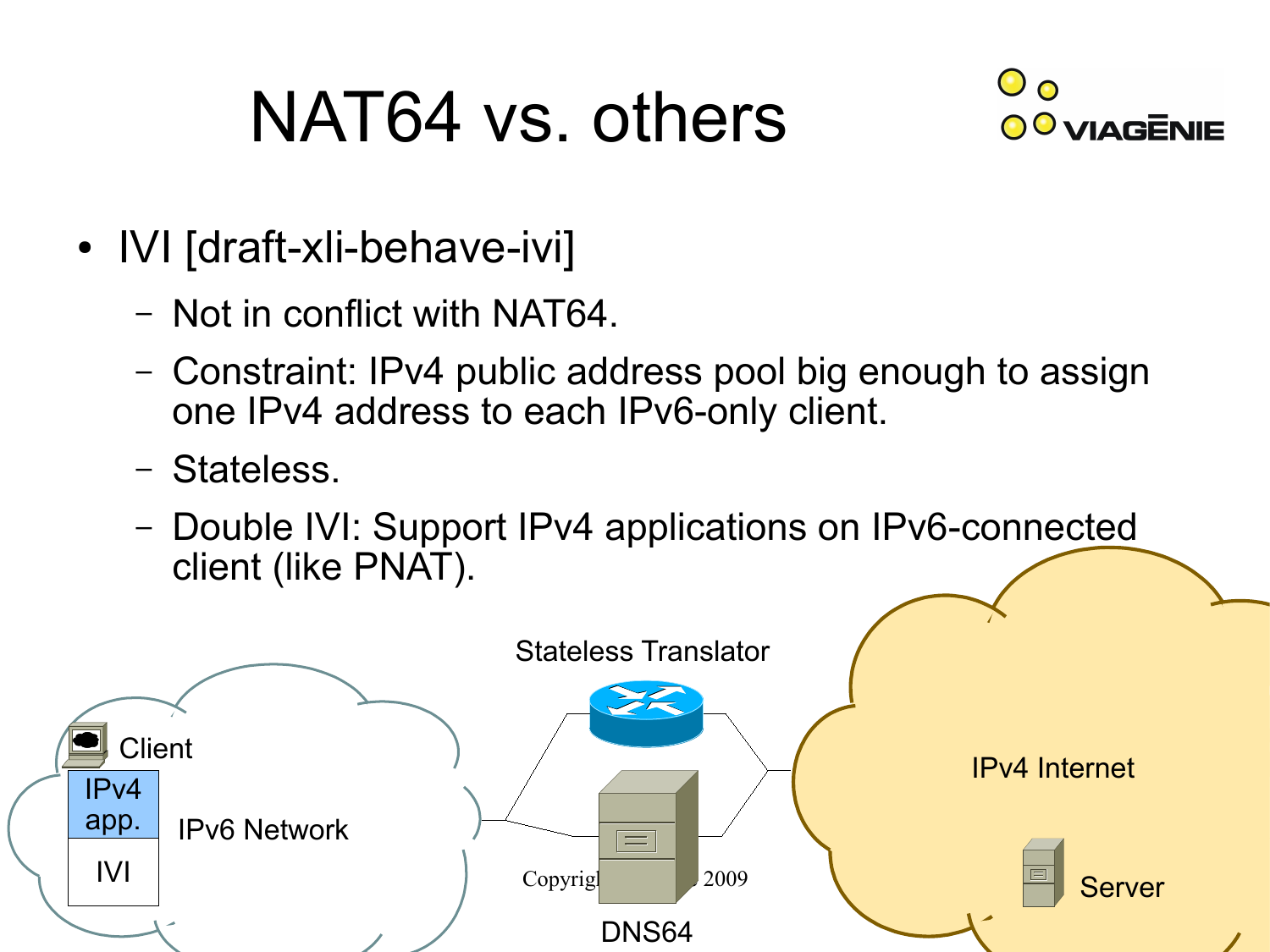### NAT64 vs. others



- Virtual IPv6 connectivity [draft-vogt-durand-virtual-ip6-connectivity]
	- Not in conflict with NAT64.
	- Different use case: IPv4 network to IPv6 Internet.
	- Support legacy IPv4 client devices when IPv6 Internet is well developed.
	- Stateful.

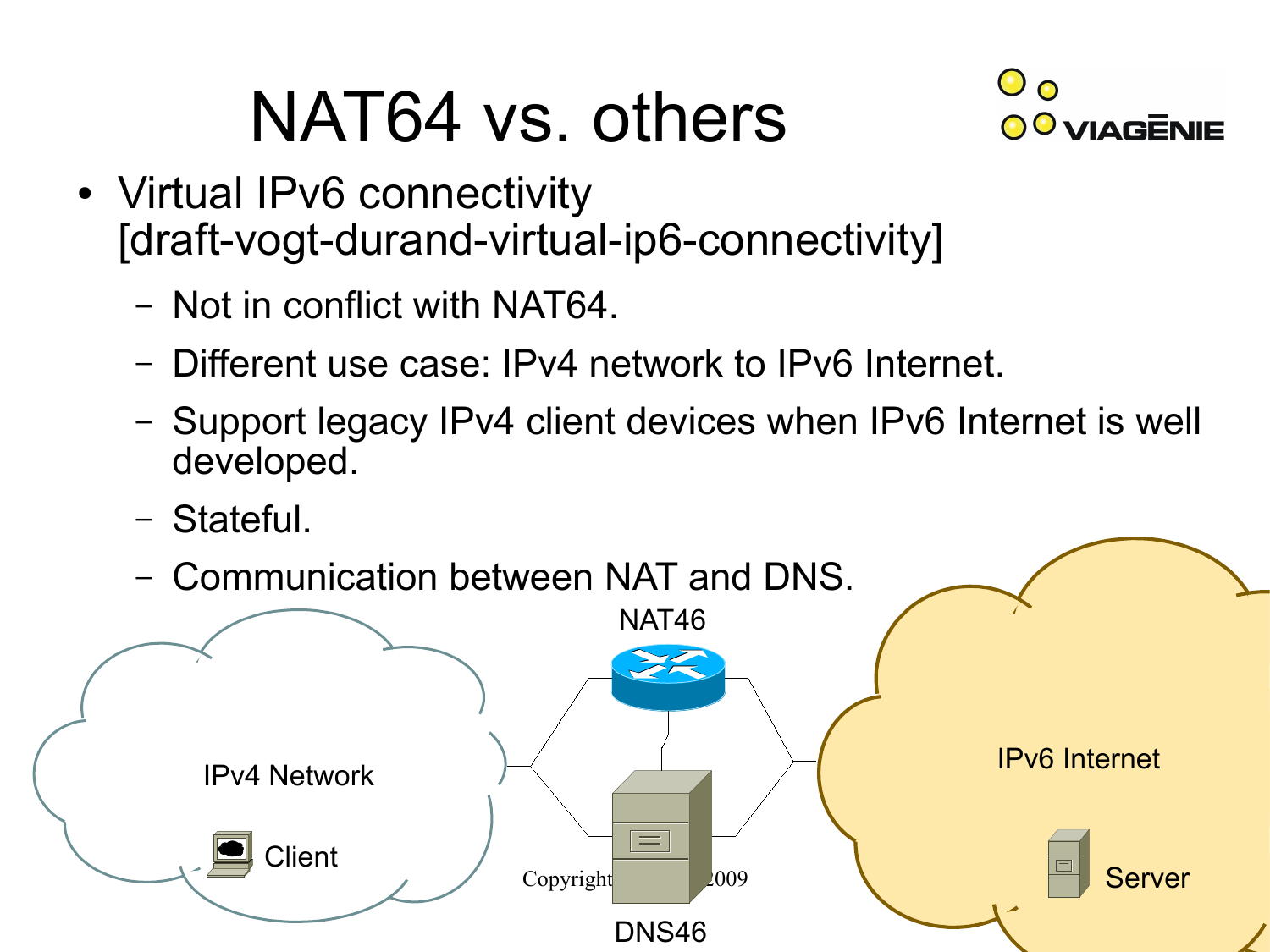### ALGs



• From [RFC4924], "Reflections on Internet Transparency" (from Internet Architecture Board):

No matter how well an ALG is implemented, barriers to transparency will emerge over time, so that the notion of a "transparent ALG" is a contradiction in terms.

- At the moment, an FTP ALG draft is being considered for adoption in the BEHAVE working group.
	- IPv6 client behind NAT64 thinks it is talking to IPv6 server and send an EPASV or EPORT command.
	- Server is really IPv4 and doesn't understand EPASV or EPORT.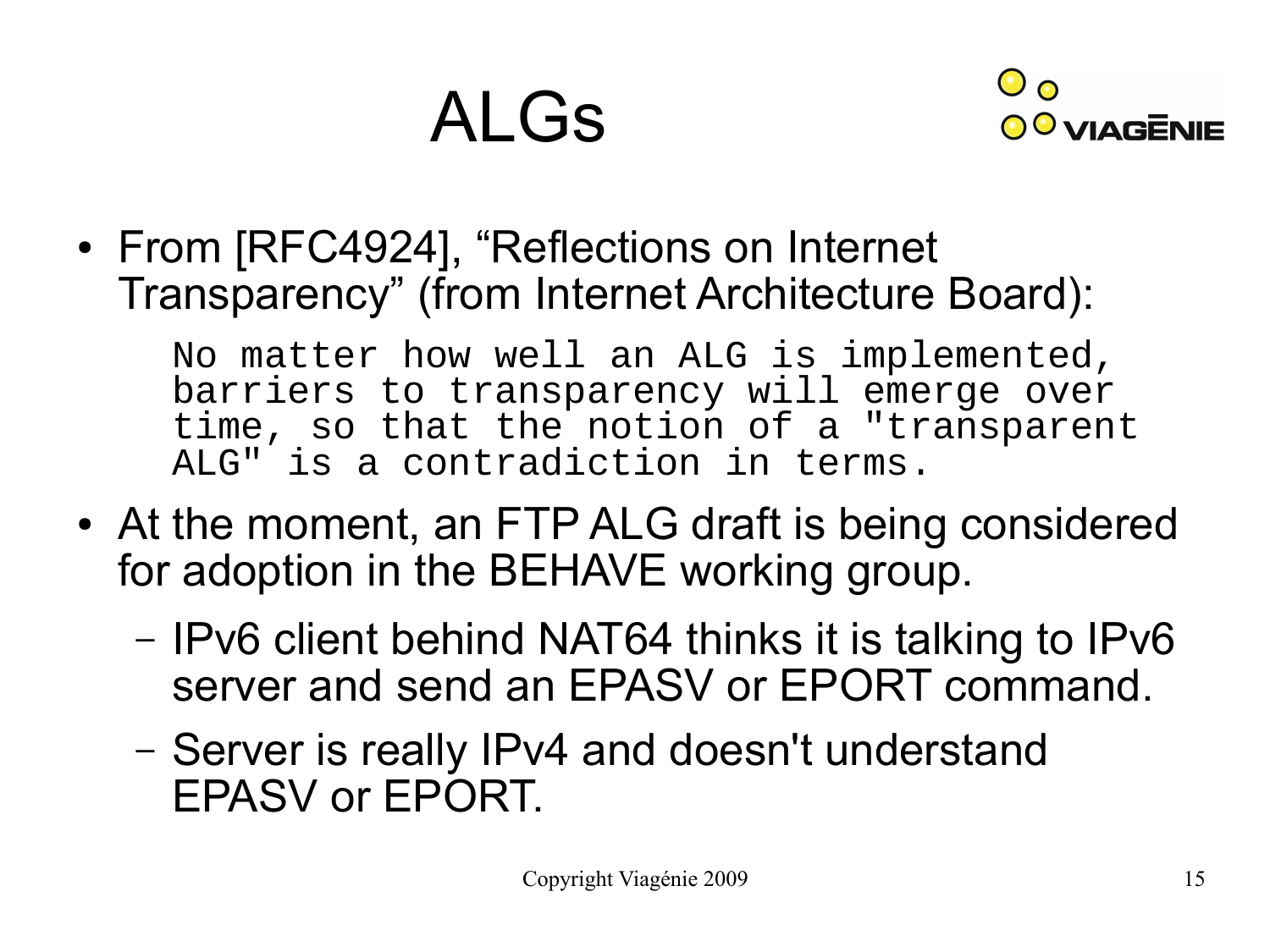#### ALGs



- SIP transition plan is to use ICE and TURN. [draft-ietf-sipping-v6-transition]
	- IPvX-only client asks TURN server for both IPv4 and IPv6 address allocations.
	- TURN server relays between IPv4 and IPv6.
	- This method could be applicable to many other protocols.
- URLs with IPv4 address literals
	- 2.38% of Alexa's top 1 million websites contain them.
	- HTTP proxy is more resource-intensive than NAT64.
	- Workaround: proxy auto-config file with regular expression. [draft-wing-behave-http-ip-address-literals]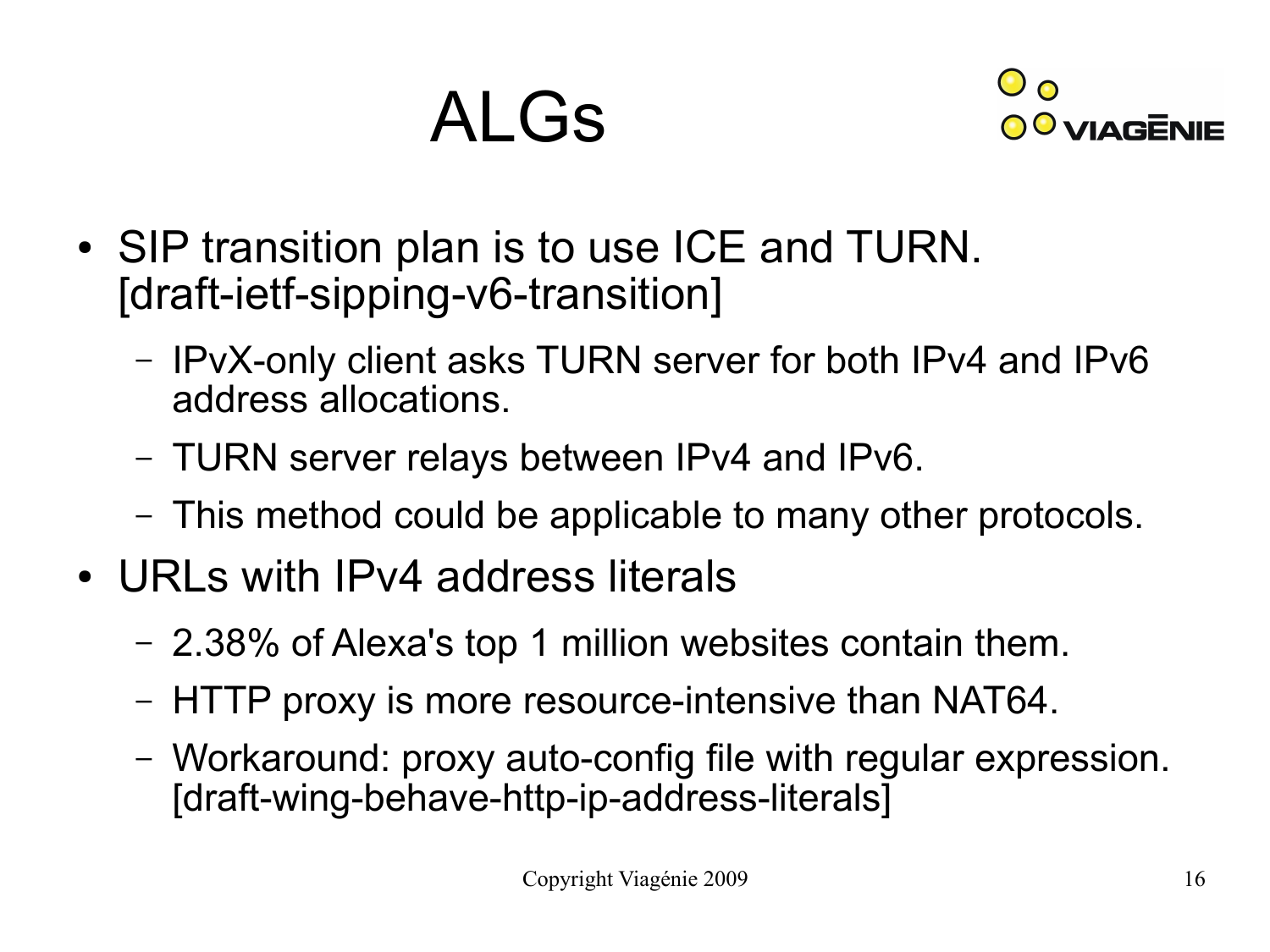# Deployment



- Scaling
	- Same mechanisms as NAT44
		- Cold standby, hot standby (e.g. VRRP)
		- Synchronizing state (e.g. pfsync)
		- See e.g. [draft-xu-behave-nat64-standby]
	- DNS64-based load balancing
		- Multiple NAT64 boxes, each with its own Pref64::/n.
		- Sems to be safe:
			- Choose a Pref64::/n based on DNS query destination address.
		- Seems to not be so safe:
			- Choose a Pref64::/n based on DNS query source address.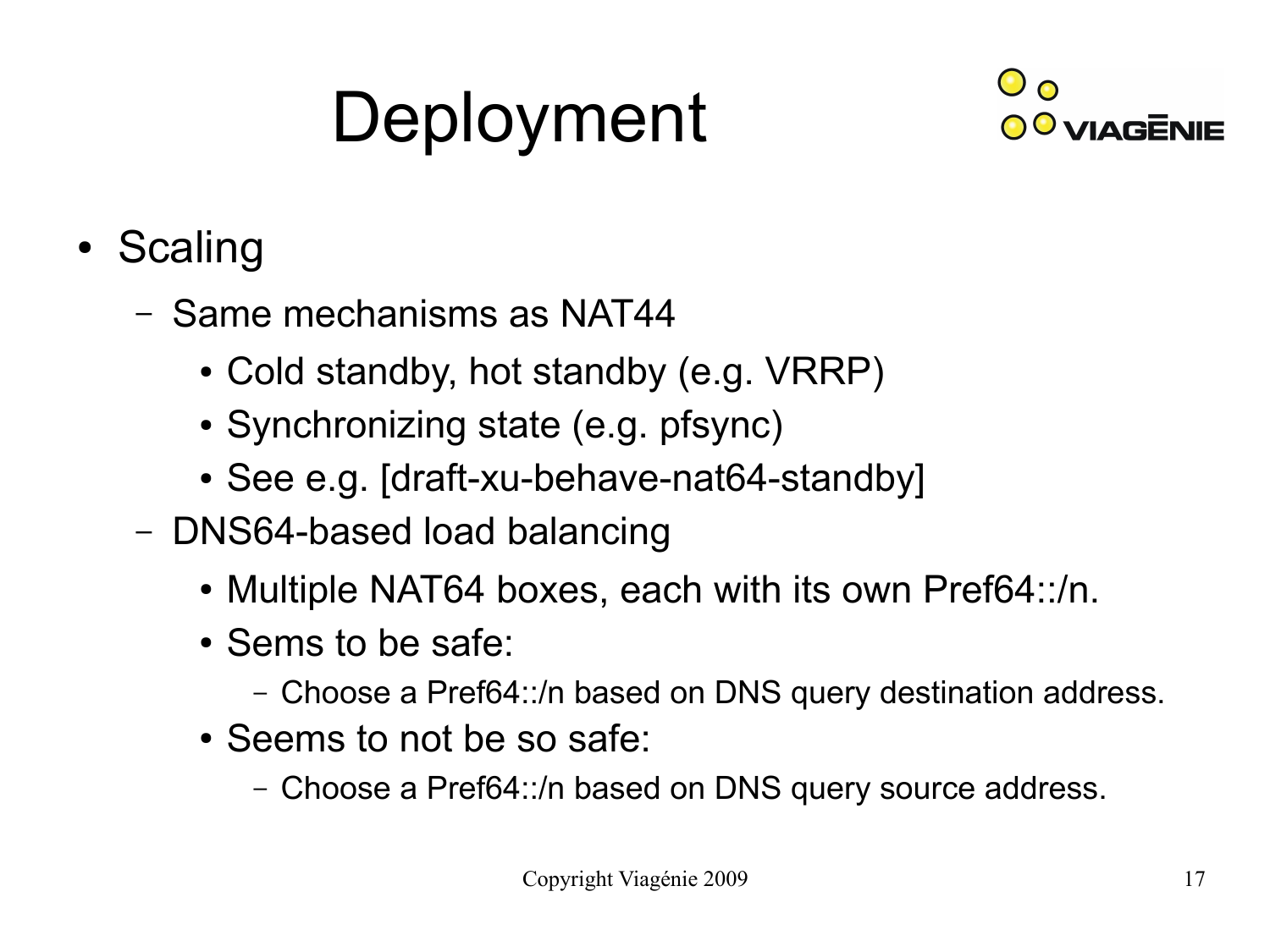### Deployment



#### • From [draft-ietf-behave-v6v4-framework]:

As a general rule, a simple operational recommendation will work around many application issues, which is that there should be a server in each domain or an instance of the server should have an interface in each domain NAT64

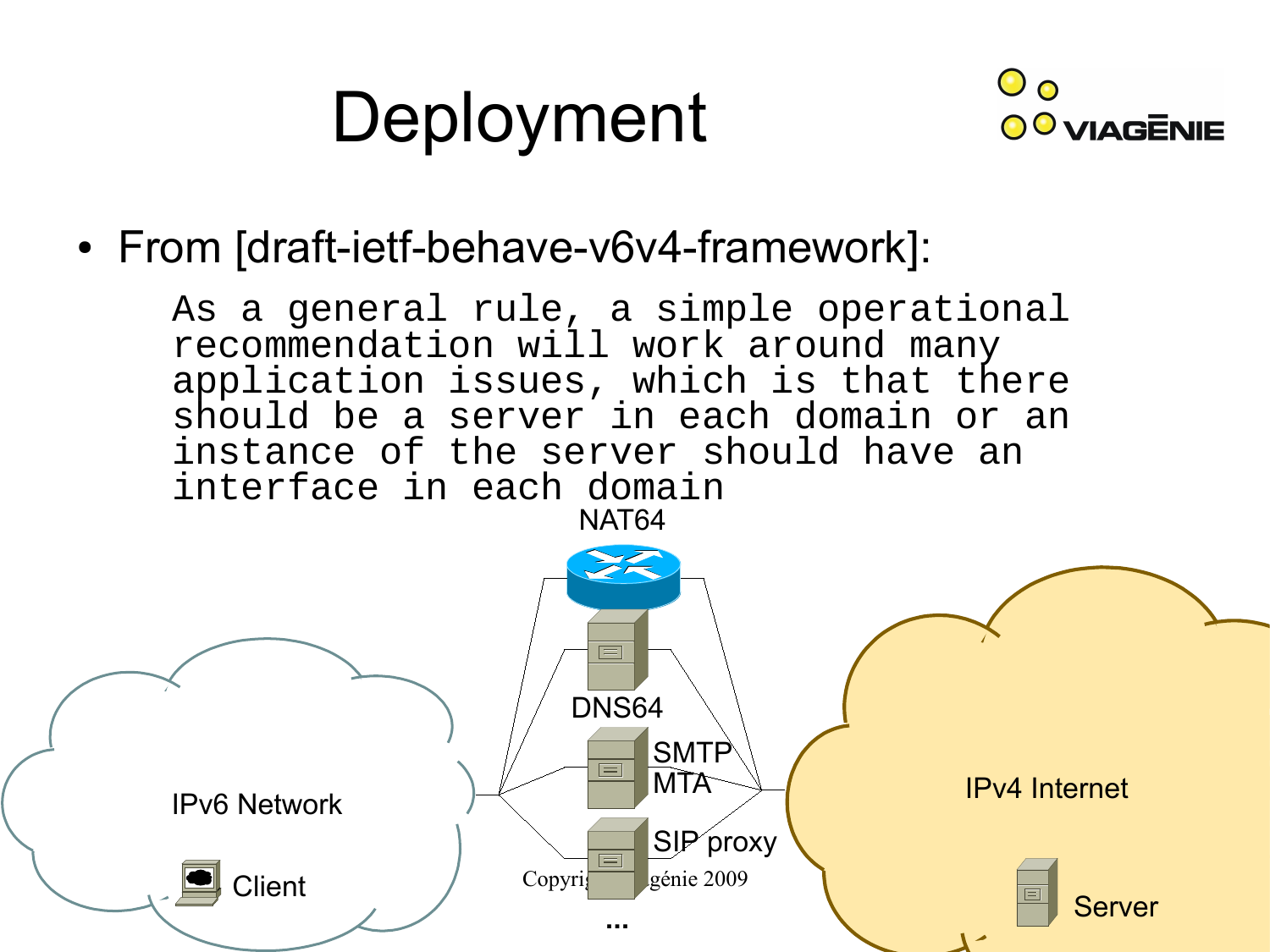#### Ecdysis: Open-Source DNS64 and NAT64



- Funded by NLnet and Viagénie.
- Ecdysis refers to the molting of the cuticula in arthropods, as an analogy of IPv4 molting into IPv6. After molting, the arthropod is fresh and ready to grow! Arthropods is also the expertise of the 5 years old son of one of the project leads...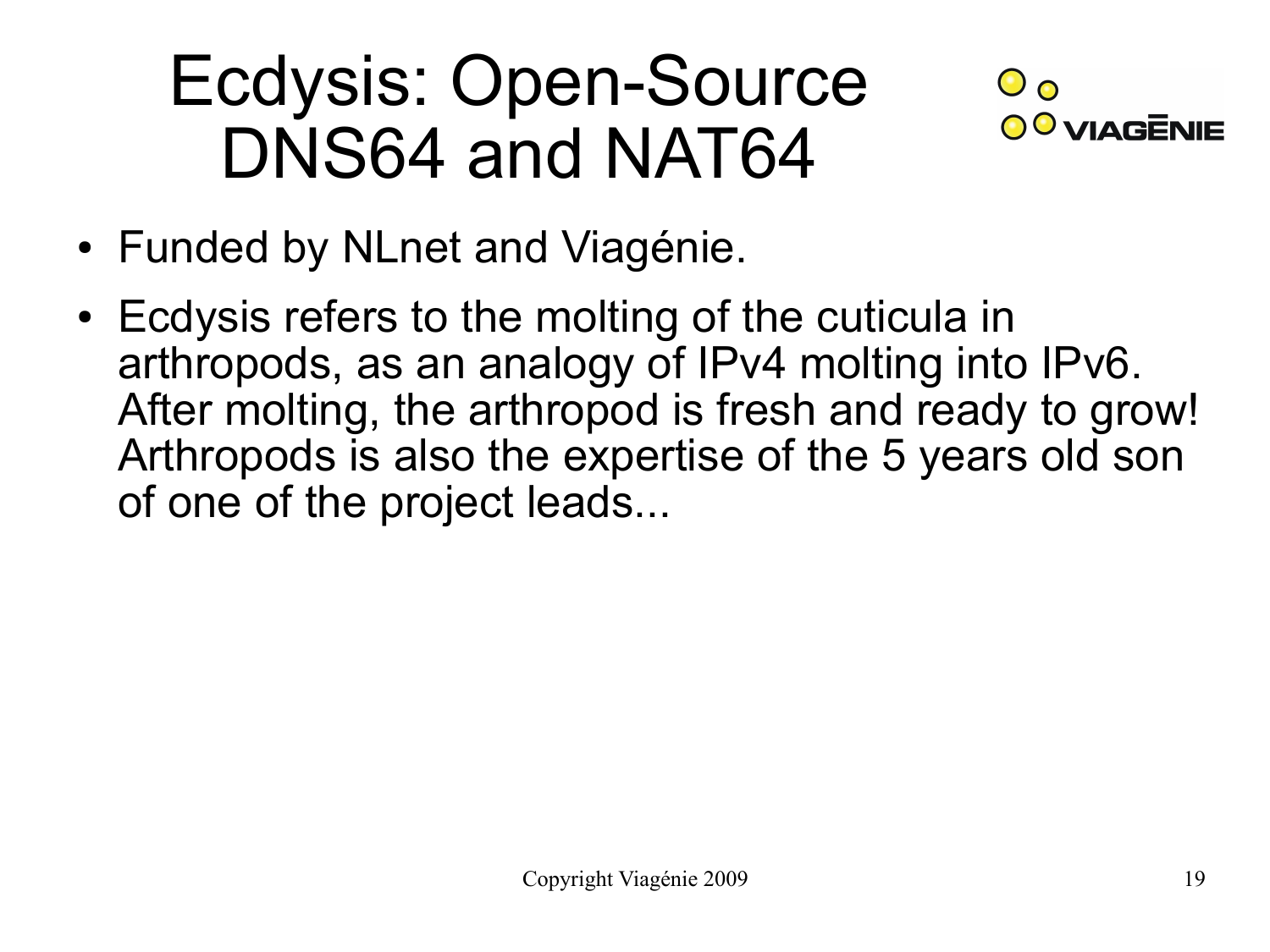#### Ecdysis: Open-Source DNS64 and NAT64



- Three open-source implementations of DNS64
	- A stand-alone implementation written in Perl for experimentation purposes.
	- A patch for Bind.
	- A patch for Unbound.
	- Available now at **http://ecdysis.viagenie.ca**
- Three open-source implementations of NAT64
	- A stand-alone implementation using libpcap for experimentation purposes.
	- A patch for OpenBSD's pf.
	- A patch for Linux's Netfilter (iptables).
	- Available soon...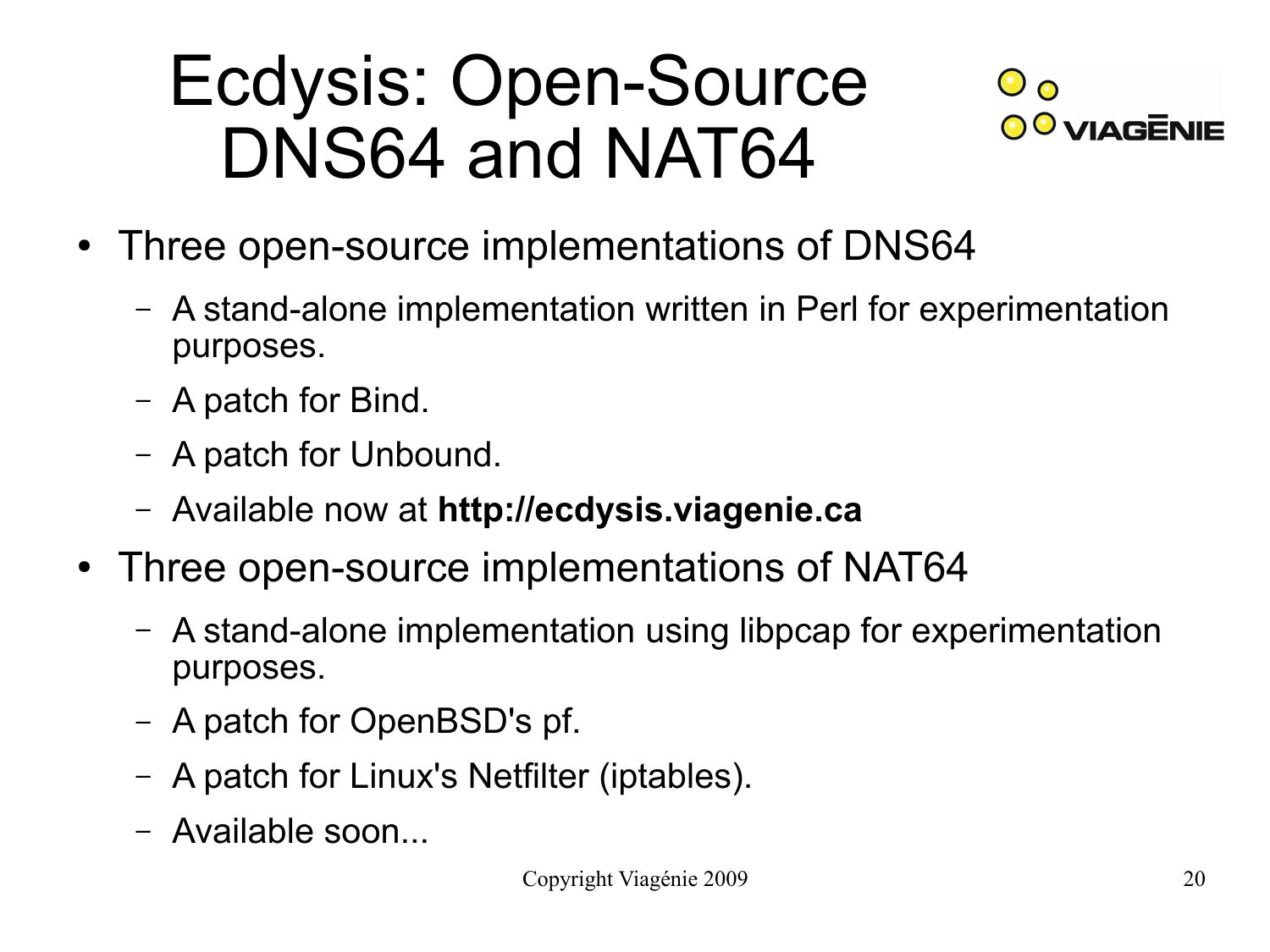#### Implementation Considerations



- The "good NAT" behavior is different from that of pf and Netfilter. Needs separate state data structures.
- NAT64 changes the whole headers at once. pf works in two separate phases: destination first, then source.
	- Can't fit in the translation model pf is based on.
- Unbound is modular, Bind is monolithic.
- Found issue with TTL of synthetic AAAA records. Solution now part of the spec.

 $-$  TTL(synth. AAAA) = min( TTL(A), TTL(SOA))

- IPv4 access for DNS64 server not needed.
	- Is this useful? Maybe not.

Copyright Viagénie 2009 21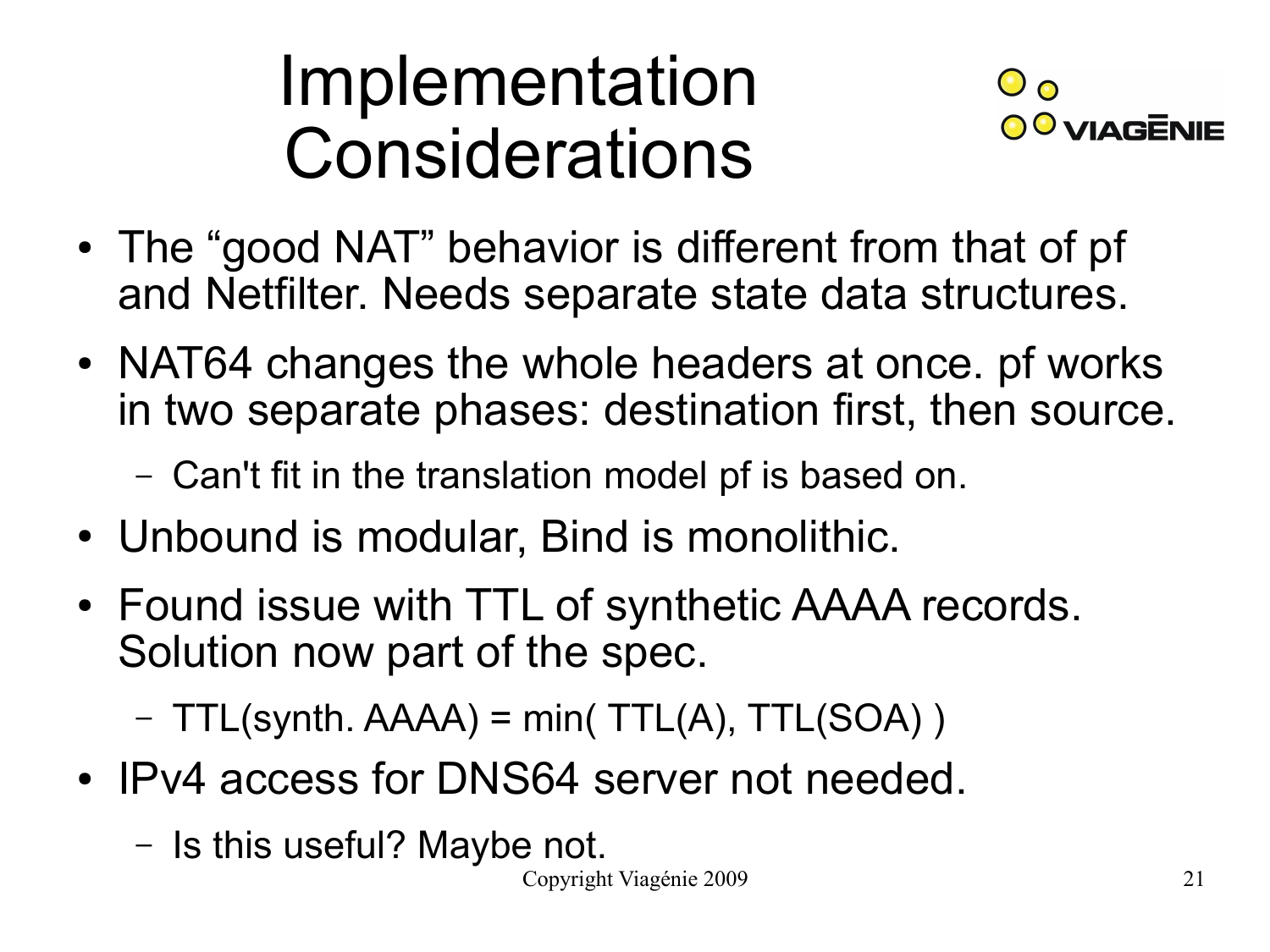#### Conclusion



- NAT64 is a part of your IPv6 transition toolbox.
- Don't over-engineer it. It's only for transition.